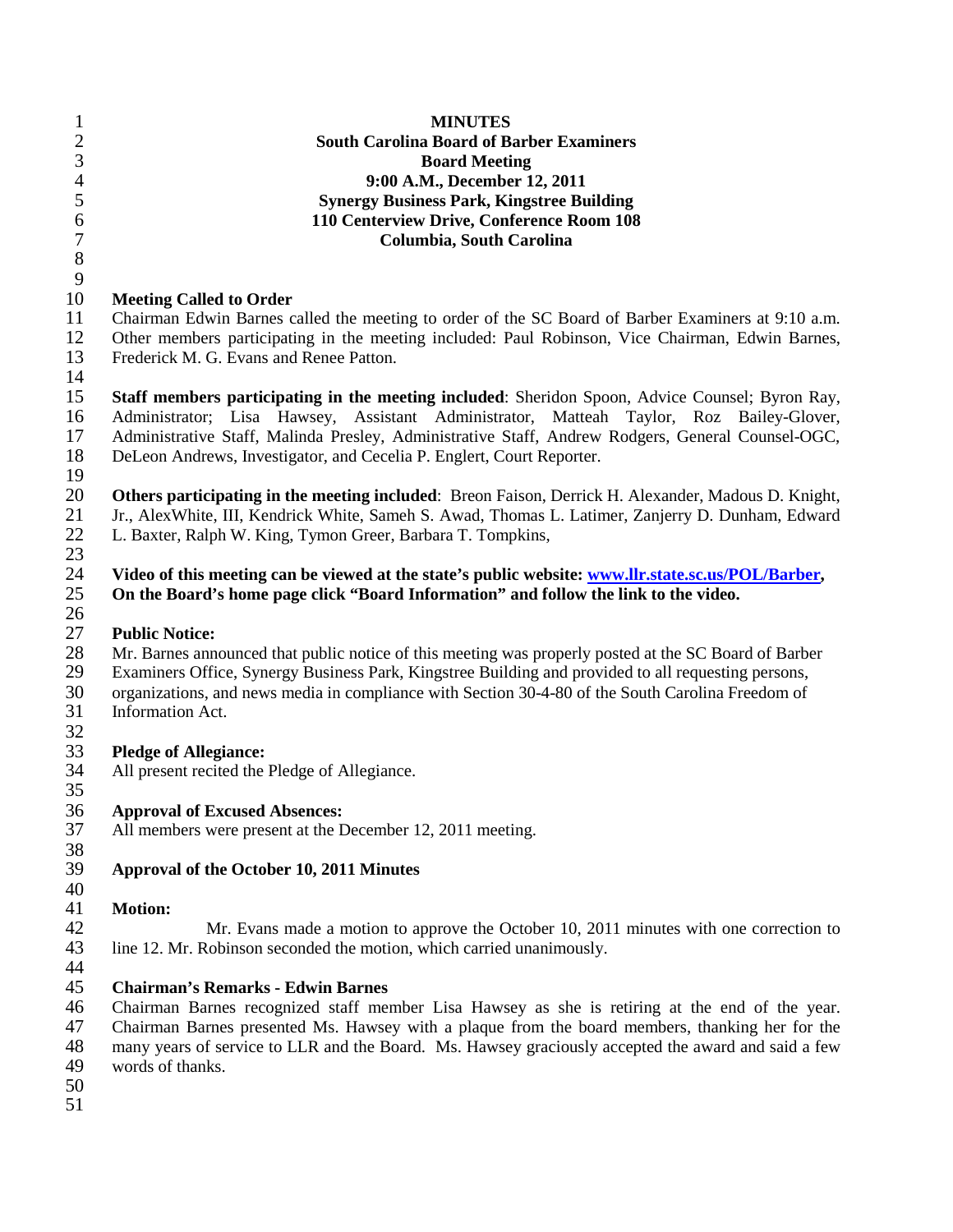# **Administrator's Remarks, for Information – Byron Ray**

Mr. Ray also thanked staff member Lisa Hawsey for her many years of service and introduced Ms.

- Hawsey's replacement, Malinda Pressley.
- 

## **Discussion for Approval for Administrator to Sign Letters of Caution on Behalf of the Board**

57 Mr. Ray stated that Mr. Charlie Ido, Office of Board Services, asked all Administrators to speak with their Boards and consider allowing the Board Administrator to sign the letters of caution on behalf of the

58 their Boards and consider allowing the Board Administrator to sign the letters of caution on behalf of the<br>59 Board. Mr. Spoon clarified the purpose of the letter of caution. The Board discussed the suggestion and 59 Board. Mr. Spoon clarified the purpose of the letter of caution. The Board discussed the suggestion and entertained a motion.

- entertained a motion.
- 61<br>62

## Motion:

63 Mr. Robinson made a motion to continue to have the Chairman's signature on the letters of caution. Ms. Renee Patton seconded the motion, which carried unanimously. 

## **OIE Report-Office of Investigations and Enforcement**

 Mr. DeLeon Andrews, LLR Investigator, reviewed the OIE report for the Board. He stated there were 5 active cases. Investigations closed 5 cases since the October 2011 board meeting and there are 11 pending cases. Mr. Andrews also reviewed the IRC report and answered questions from the Board.

# 

 **Motion:** 72 Mr. Robinson made a motion to approve OIE and IRC reports as information. Mr. Evans<br>73 seconded the motion, which carried unanimously. seconded the motion, which carried unanimously.

## 74<br>75 **Legislative Update, If Needed, Legislative Liaison Office**

There were no legislative updates reported.

# **Inspections Report**

Mr. Ray read the inspections report to the Board members as information only.

## $\begin{array}{c} 80 \\ 81 \end{array}$ **Advisory Opinions, If Needed, Office of General Counsel**

- There were no opinions.
- 

# 84 **OGC-Office of General Counsel**<br>85 Mr. Andrew Rodgers, General Co

 Mr. Andrew Rodgers, General Counsel-OGC, addressed the Board sating there were 2 pending reports and they closed 3 cases as of 1/1/11.

## **Unfinished Business**

# 89 **Approval for Licensure through Reciprocity from Egypt—Sameh S. Awad.** <br>90 At the October 2011 Board meeting. Mr. Awad was asked to submit verification

- At the October 2011 Board meeting, Mr. Awad was asked to submit verification of licensure from the
- licensing authority in Egypt translated by one of the translation services the Board has approved.
- Chairman Barnes called upon Mr. Sameh S. Awad to testify. Mr. Awad submitted documents requested
- for the Board's review and provided evidence of having completed 1920 hours of education to meet
- licensure requirements.
- 

# **Motion:**

97 Mr. Robinson made a motion to approve Mr. Awad to be licensed as a Registered / Master 98 Haircare Barber in SC. Mr. Evans seconded the motion, which carried unanimously. Haircare Barber in SC. Mr. Evans seconded the motion, which carried unanimously. 

Board member, Mr. Evans had questions regarding international reciprocity. Mr. Spoon, Advice Counsel

- 
- 101 addressed the issue stating that international reciprocity was not covered in the Engine Bill or Statute and<br>102 to apply basic reciprocity rules to international applicants. A lengthy discussion ensued. The Board agre to apply basic reciprocity rules to international applicants. A lengthy discussion ensued. The Board agreed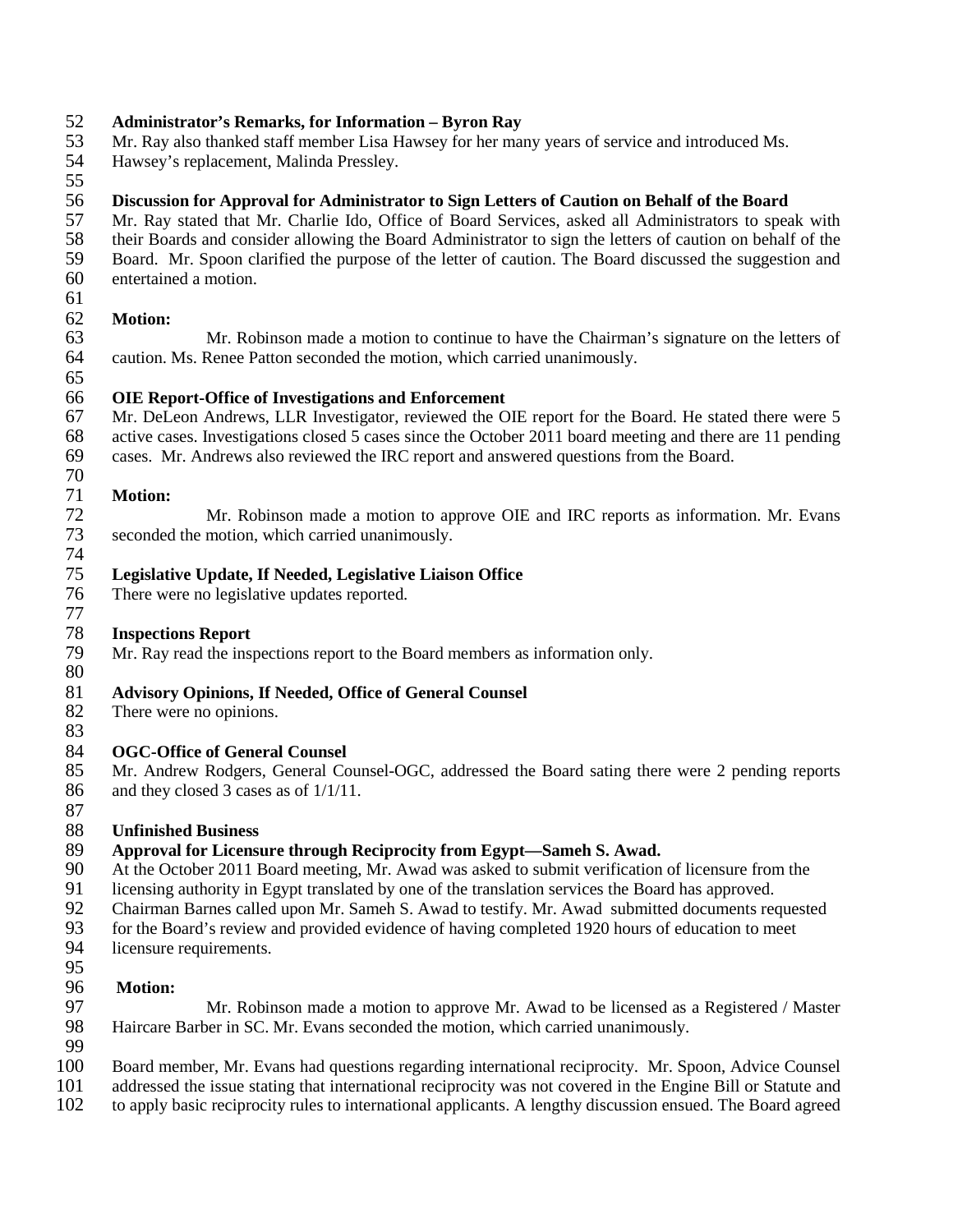- 103 that applicants from outside of SC who are applying for licensure with On-the-Job (OBT) hours are equal to an apprenticeship in SC. The Board wants to continue to review the applications from other countries
- 104 to an apprenticeship in SC. The Board wants to continue to review the applications from other countries
- 105 and applicants transferring from another state with fewer hours.

### 106<br>107 **Old Business**

- 108 Mr. Robinson stated for the record that Board members inspect new schools. He stated that he went to inspect the school owned by Ms. Stack, but the school was not ready for inspection. inspect the school owned by Ms. Stack, but the school was not ready for inspection.
- $\frac{110}{111}$

# 111 **New Business**

# 112 **Approval of Third Student Permit for Breon Faison**

- Mr. Faison submitted a letter requesting an appearance before the Board seeking approval for the issuance 114 of a third student permit. The first two permits were issued for Greenville, SC and he completed 1442 115 hours with the BAM School.
- 116

117 **Motion:** 118 Mr. Robinson made a motion to approve the third student permit. Ms. Patton seconded the motion, which carried unanimously. motion, which carried unanimously. 120

## 121 **Approval of Third Student Permit for Derrick H. Alexander**

122 Mr. Alexander submitted a letter requesting an appearance before the Board seeking approval for the issuance of a third student permit. Mr. Alexander testified that he previously attended Thompsons Barber issuance of a third student permit. Mr. Alexander testified that he previously attended Thompsons Barber 124 College but did not finish because the owner became ill. He stated that the owner's son, Sheridon 125 Thompson did not have a license, so he only completed approximately 330 hours, on weekends. Mr. 125 Thompson did not have a license, so he only completed approximately 330 hours, on weekends. Mr.<br>126 Alexander also stated that the other son, Greeland Thompson was at the school, but only on weekends. Alexander also stated that the other son, Greeland Thompson was at the school, but only on weekends. 127 Chairman Barnes stated that he wants an investigation done to determine who has a license at the 128 Thompsons Barber College and who does not. Mr. Alexander stated that he was going to work with 129 Styles R Us, under Joie Reynolds if the third permit is granted. He was reminded that a  $4<sup>th</sup>$  permit has Styles R Us, under Joie Reynolds if the third permit is granted. He was reminded that a  $4<sup>th</sup>$  permit has 130 never been granted.

# 131<br>132

132 **Motion:** Ms. Patton made a motion to approve the third student permit. Mr. Evans seconded the motion, 134 which carried unanimously.

135<br>136

## 136 **Approval of Third Student Permit for Madous D. Knight, Jr.**

137 Mr. Knight submitted a letter requesting an appearance before the Board seeking approval for the 138 issuance of a third student permit. Mr. Knight testified that his first permit under Mr. Howard Boyd<br>139 resulted in zero hours. The second permit under Mr. Cromwell resulted in 900 hours. If granted a third 139 resulted in zero hours. The second permit under Mr. Cromwell resulted in 900 hours. If granted a third<br>140 rermit he will work at Diamond City Barber Shop in Goose Creek, SC. permit he will work at Diamond City Barber Shop in Goose Creek, SC.

142 **Motion:** Mr. Robinson made a motion to approve the third student permit. Ms. Patton seconded the 144 motion, which carried unanimously.

145 146

141

## 147 **Approval of Third Student Permit for AlexWhite, III**

148 Mr. White submitted a letter requesting an appearance before the Board seeking approval for the issuance of a third student permit. Mr. White testified he received his first permit under Mr. William Perry at 149 of a third student permit. Mr. White testified he received his first permit under Mr. William Perry at 150 Perry's Barber Shop. He was there for two months and no hours were turned. Mr. White stated the

Perry's Barber Shop. He was there for two months and no hours were turned. Mr. White stated the

- 151 second permit was for Platinum Barber Shop under Kenneth Brown. He was there for 6 months and
- 152 again, no hours were turned in for him as he was incarcerated. If granted a third permit, Mr. White would<br>153 work with Luccion's Barber Shop. Chairman Barnes asked staff if a transcript was received for Mr.
- work with Luccion's Barber Shop. Chairman Barnes asked staff if a transcript was received for Mr.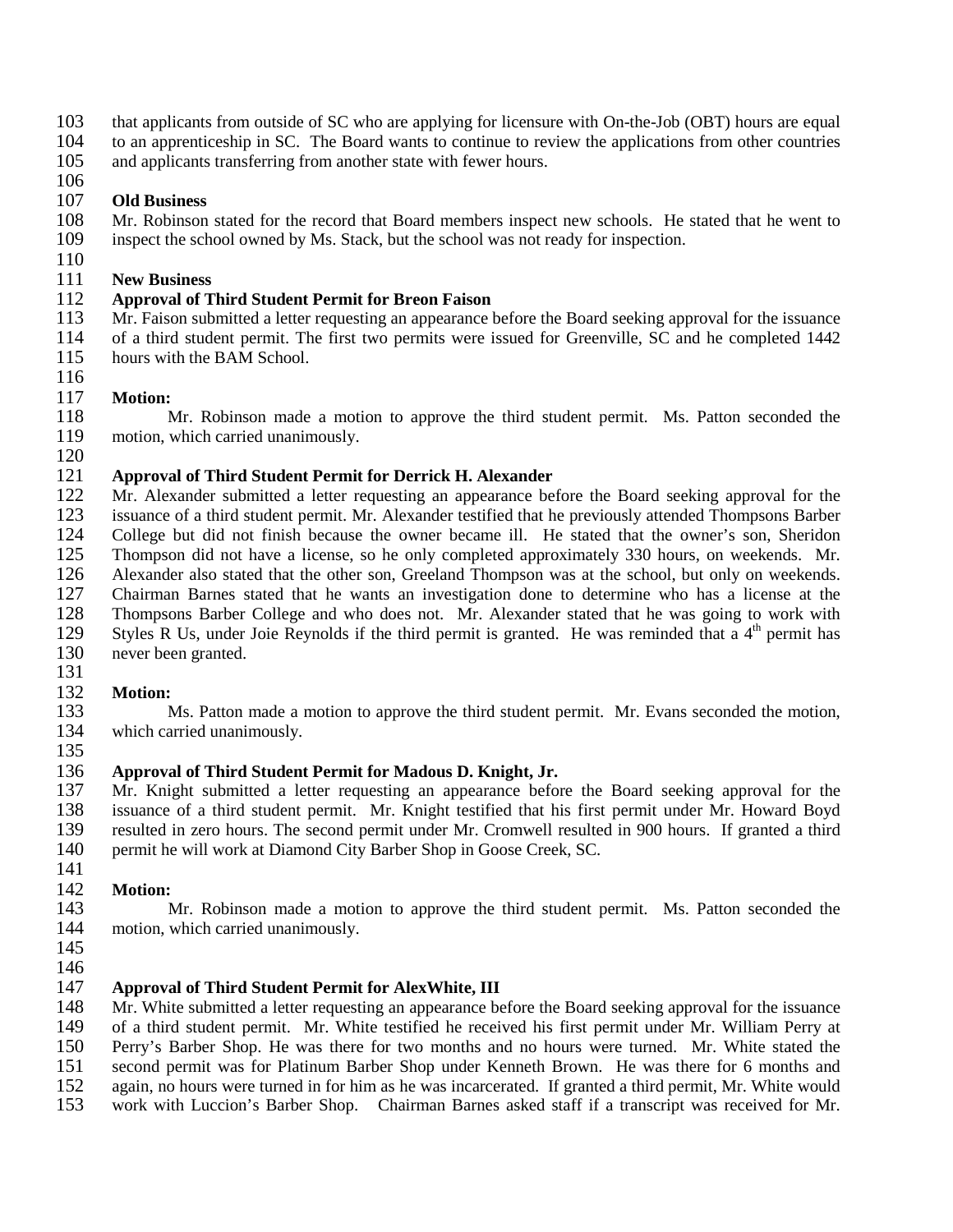154 White. Ms. Hawsey stated that she would need to do some research. Chairman Barnes stated that LLR staff should track the hours per student from the instructors. Ms. Hawsey clarified that and inspector staff should track the hours per student from the instructors. Ms. Hawsey clarified that and inspector 156 actually gets a copy of the hours for monitoring and stated that Inspector Mr. Raymond Lee was working<br>157 on the hours. Mr. Byron Ray stated that he would check with Mr. Raymond Lee on the process. 157 on the hours. Mr. Byron Ray stated that he would check with Mr. Raymond Lee on the process. 158 Chairman Barnes reminded Mr. White that a  $4<sup>th</sup>$  permit will not be granted.

# 159<br>160

160 **Motion:** 161 Mr. Robinson made a motion to approve the third student permit. Ms. Patton seconded the motion, which carried unanimously. motion, which carried unanimously.

163 164

## 165 **Approval of Apprentice Registered/Master Haircare Application for Thomas L. Latimer**

166 Mr. Latimer was sent a letter on November 29, 2011 to appear before the Board seeking approval an 167 Apprentice Registered / Master Haircare license with a criminal background report. Mr. Latimer testified 167 Apprentice Registered / Master Haircare license with a criminal background report. Mr. Latimer testified<br>168 that his offense occurred in 1994 and he maxed out his sentence. He has a family to support and would 168 that his offense occurred in 1994 and he maxed out his sentence. He has a family to support and would like to be granted the license. like to be granted the license.

171 **Motion:** Mr. Robinson made a motion to approve the third student permit. Ms. Patton seconded the 173 motion, which carried unanimously.

174

170

## 175 **Approval of Apprentice Registered/Master Haircare Application for Zanjerry D. Dunham**

176 Mr. Dunham was sent a letter on November 29, 2011 to appear before the Board seeking approval an 177 Apprentice Registered / Master Haircare license with a criminal background report. Mr. Dunham Apprentice Registered / Master Haircare license with a criminal background report. Mr. Dunham 178 appeared to provide testimony along with his wife, Robin Ann Dunham. Mr. Dunham stated that he 179 received substance abuse help, vocational rehabilitation and was going to Keystone for court ordered 180 counseling. He attended several sessions at Keystone, but has not completed the counseling program. He 181 has a session scheduled for December 17, 2011. The program consists of 4 weeks where he attends two sessions per week. Mr. Dunham stated he works two jobs now which interrupt the counseling sessions. 182 sessions per week. Mr. Dunham stated he works two jobs now which interrupt the counseling sessions.<br>183 Board members were concerned that Mr. Dunham must finish the counseling program. Mr. Dunham 183 Board members were concerned that Mr. Dunham must finish the counseling program. Mr. Dunham currently has a provisional license. currently has a provisional license. 185

186 **Motion:** 187 Mr. Robinson made a motion to approve the license upon completion of the court ordered 188 counseling with Keystone. Ms. Patton seconded the motion, which carried unanimously.

189 190

# 191 **Approval of Apprentice Registered/Master Haircare Application for Edward L. Baxter** 192 Mr. Baxter was sent a letter on November 29, 2011 to appear before the Board seeking

Mr. Baxter was sent a letter on November 29, 2011 to appear before the Board seeking approval an 193 Apprentice Registered / Master Haircare license with a criminal background report. Mr. Baxter provided 194 testimony stating he made bad choices and served three years in jail. He attended Barber School in prison 195 and has a passion for the profession. He was arrested nine months ago and is currently on probation. The 196 Board clarified to Mr. Baxter that he must submit all documents and information regarding his probation and current charge. Chairman Barnes stated that Mr. Baxter must appear at the next Board meeting with 197 and current charge. Chairman Barnes stated that Mr. Baxter must appear at the next Board meeting with all of his documents for consideration. Mr. Barnes asked LLR staff to obtain the missing supporting 198 all of his documents for consideration. Mr. Barnes asked LLR staff to obtain the missing supporting<br>199 documents from Mr. Baxter for the next meeting including a current SLED report showing the current 199 documents from Mr. Baxter for the next meeting including a current SLED report showing the current case.

201

## 202 **No motion was made. Mr. Baxter must appear at the next Board Meeting.**

- 203
- 204 **Approval of Apprentice Registered/Master Haircare Application for Ralph W. King**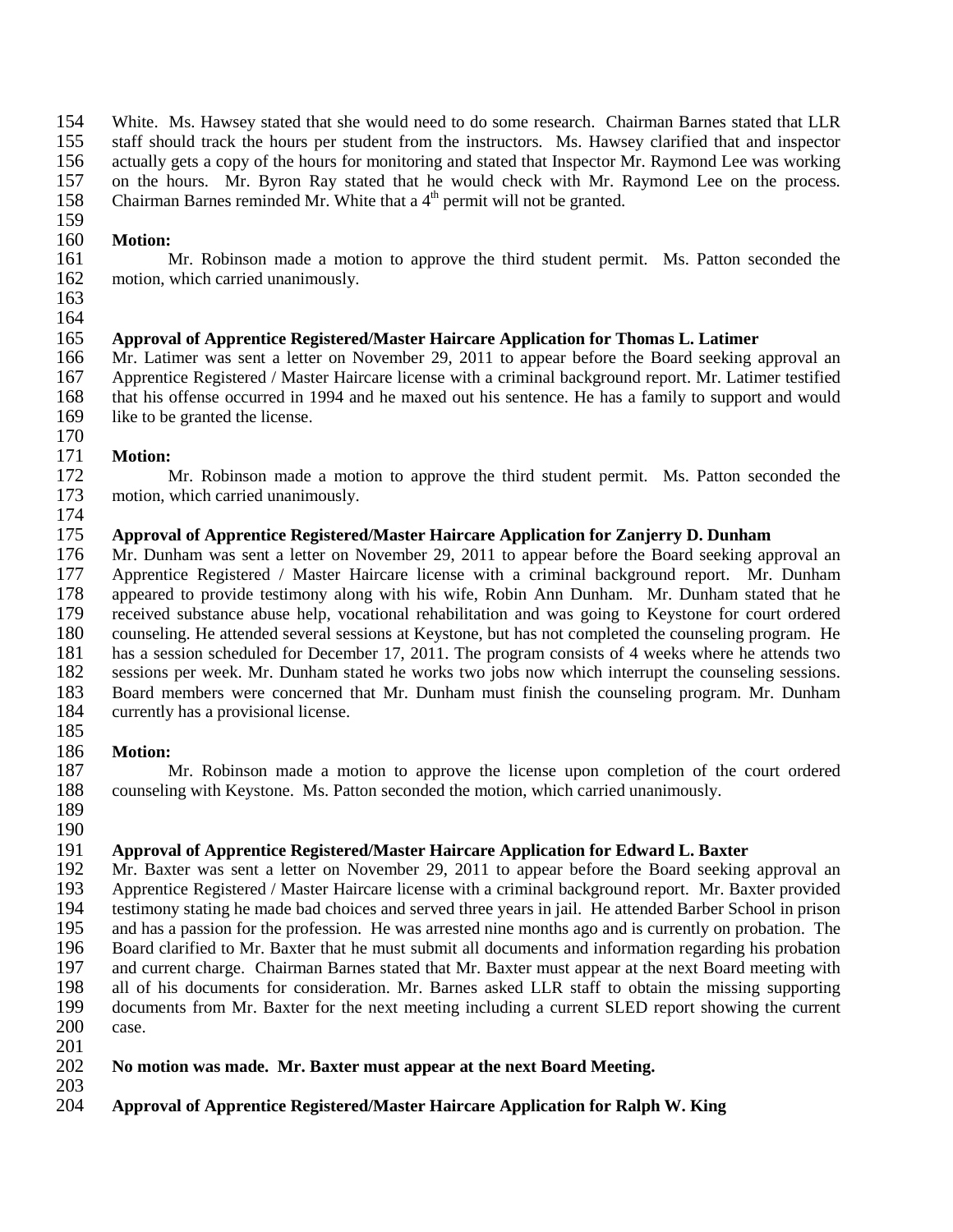205 Mr. King was sent a letter on November 29, 2011 to appear before the Board seeking approval an 206 Apprentice Registered / Master Haircare license with a criminal background report. Mr. King testified 206 Apprentice Registered / Master Haircare license with a criminal background report. Mr. King testified 207 that 1993 was his last arrest. Chairman Barnes stated that if the offense occurred five years or more the 208 Board Administrator. Mr. Ray should grant approval and no Board appearance would be necessary as 208 Board Administrator, Mr. Ray should grant approval and no Board appearance would be necessary as<br>209 Iong as all legal obligations have been met. If no parole, even if a felony was committed, it is okay for long as all legal obligations have been met. If no parole, even if a felony was committed, it is okay for 210 the administrator to approve. If, however, the person is on parole, they should appear before the Board.

211

# 212 **Motion:**

Mr. Robinson made a motion to approve the license. Ms. Patton seconded the motion, which 214 carried unanimously.

### 216 **Approval of Apprentice Registered/Master Haircare Application for Tymon Greer**

217 Mr. Greer was sent a letter on December 6, 2011 to appear before the Board seeking approval an 218 Apprentice Registered / Master Haircare license with a criminal background report. Mr. Greer testified 218 Apprentice Registered / Master Haircare license with a criminal background report. Mr. Greer testified<br>219 that was arrested in North Carolina in 2002. He now lives in Georgia. He does not plan to work in South 219 that was arrested in North Carolina in 2002. He now lives in Georgia. He does not plan to work in South<br>220 Carolina as he will seek reciprocity into Georgia where he lives now. Mr. Greer stated he paid all of the 220 Carolina as he will seek reciprocity into Georgia where he lives now. Mr. Greer stated he paid all of the fines related to his arrest for driving with a suspended license. fines related to his arrest for driving with a suspended license.

#### $222$ <br> $223$ **Motion:**

224 Mr. Robinson made a motion to approve the license. Ms. Patton seconded the motion, which 225 carried unanimously.

226

215

## 227<br>228 228 **Review of SLED report from licensee on probation with an additional charge for Edward Barrett**

Staff received Mr. Barrett's SLED report dated  $4/1/11$  with additional charges. Mr. Barrett was not 230 present to provide testimony. The Board discussed his case and determined that under the previous order<br>231 of 2010 the terms of the order was to submit an updated SLED report, which he has done. The additional 231 of 2010 the terms of the order was to submit an updated SLED report, which he has done. The additional<br>232 charges stem from failure to stop for the light on 2/26/2010. This offense took place before the Board 232 charges stem from failure to stop for the light on 2/26/2010. This offense took place before the Board<br>233 Order was issued. Based on the 10/26/11 letter, Mr. Barrett was supposed to appear before the Board 233 Order was issued. Based on the 10/26/11 letter, Mr. Barrett was supposed to appear before the Board<br>234 previously. He did not appear and was placed on the agenda again. Mr. Barrett is on probation until June 234 previously. He did not appear and was placed on the agenda again. Mr. Barrett is on probation until June<br>235 2012. His apprentice license is now lapsed. The Board agreed that Mr. Barrett cannot renew the license 235 2012. His apprentice license is now lapsed. The Board agreed that Mr. Barrett cannot renew the license 236 and cannot elevate the license to a Master Haircare. Mr. Barrett must appear before the Board. LLR staff 237 will send Mr. Barrett a letter giving him 30 days notice to appear before the next Board meeting to explain the new charges. explain the new charges. 239

# 240 **Public Session**

241 Chairman Barnes stated that Board elections will be carried over to the February 2012 meeting. A discussion ensued and it was decided that the election of Board members would occur during a Board 242 discussion ensued and it was decided that the election of Board members would occur during a Board<br>243 Meeting Conference Call scheduled for December 19, 2011. The conference call will be open to the Meeting Conference Call scheduled for December 19, 2011. The conference call will be open to the 244 public.

245

# 246 **Motion:**

Mr. Evans made a motion to recess for ten minutes. Mr. Robinson seconded the motion, which 248 carried unanimously.

249

## 250 **Return to Public Session**

## 251

252 **Motion:** Mr. Evans made a motion to return to public session. Ms. Patton seconded the motion, which 254 carried unanimously.